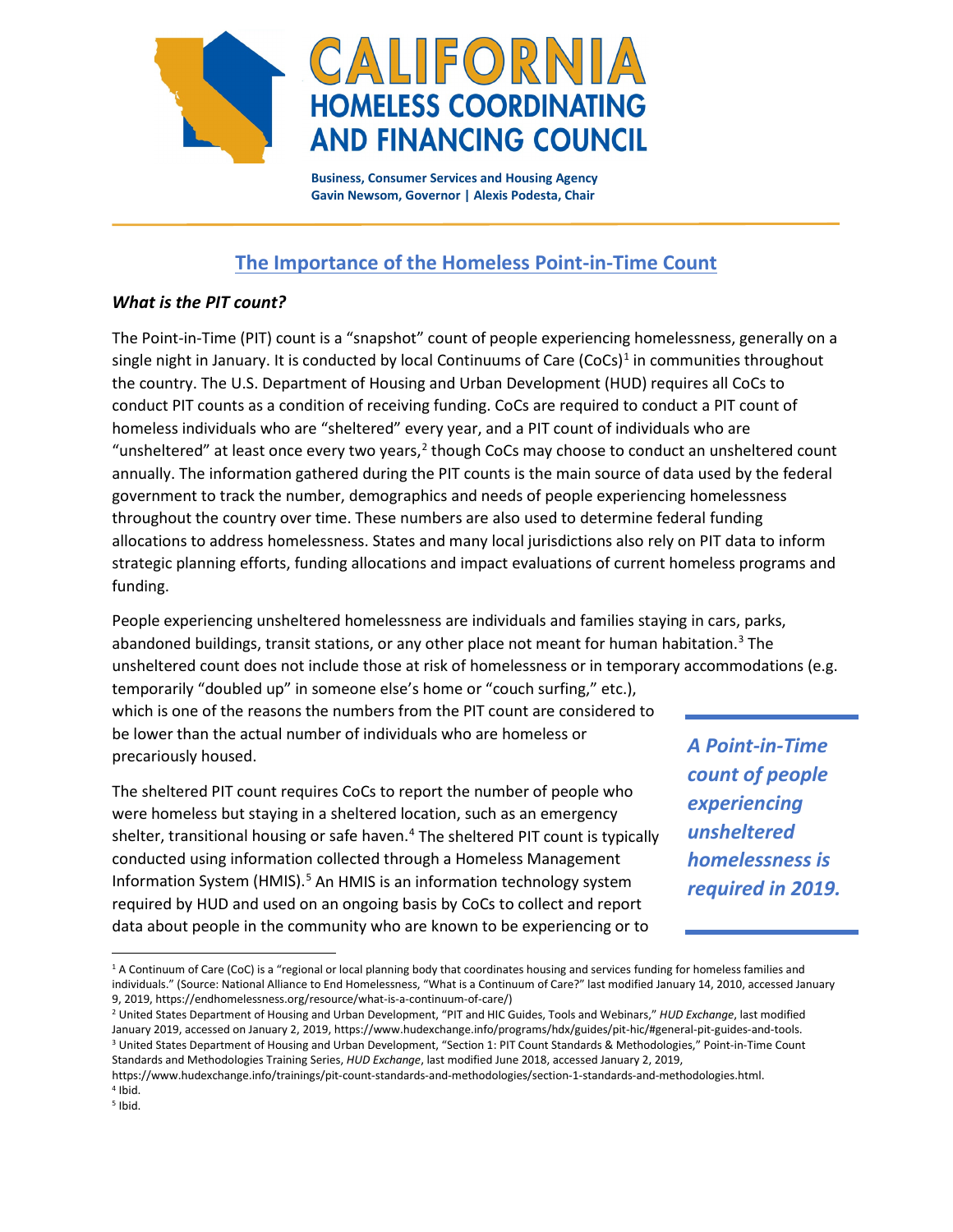be at risk of homelessness.<sup>[6](#page-1-0)</sup>While HMIS is used to track unsheltered individuals who are homeless and have been in contact with homeless services, it does not track people who have not accessed services. An unsheltered PIT count is needed to survey who else in the community is experiencing unsheltered homelessness but is not already accounted for in the system.

The PIT count typically requires a much larger community effort. There are two approaches to conducting an unsheltered count: a "night-of" count and a "servicebased" count. [7](#page-1-1)

A night-of count is often referred to as a "street count" and involves either a complete census of the entire CoC, a count in known locations where homeless individuals reside or a random sampling of areas within a CoC.<sup>[8](#page-1-2)</sup> In all

*Volunteers are an essential part of a successful unsheltered PIT count.* 

of these cases, groups of people affiliated with the CoC walk through the community and count the people they encounter who appear to be unsheltered. CoCs do not usually have enough capacity within the organization to conduct a full street count, and they typically rely on the

participation of volunteers from the community to survey areas within the CoC on the night of the count.

If a CoC chooses to have a service-based count, individuals receiving services throughout the community are interviewed after the chosen PIT count date to determine where they resided on the night of the count. The survey can be administered up to seven days after the actual count date, but the date of the count is always the one asked about on the survey. $9$  The survey must also ask

# Challenges to conducting a PIT count:

CoCs often encounter many challenges in conducting a successful PIT count, some of which include:

**Limit to CoC capacity:** CoC planning efforts for an unsheltered count are substantial, and some CoCs struggle to dedicate enough resources to conduct a PIT count along with the other required responsibilities of a CoC.

**Dependence on volunteers:** Successful unsheltered counts are often highly dependent on volunteer participation from the community, which requires CoCs to actively recruit and train participants.

**Desire to stay hidden:** It is often difficult to locate and count individuals who may not wish to be found. Some may be concerned with a perceived stigma regarding their housing status, and others may try to remain hidden due to safety concerns.

**Need for willing participation**: Collecting accurate information through surveys with people experiencing homelessness requires their willing participation. Some may be unwilling to divulge personal information about their housing status, age, race, health status, etc. with someone they do not know.

 $\overline{\phantom{a}}$ 

<span id="page-1-0"></span><sup>6</sup> United States Department of Housing and Urban Development, "Homeless Management Information System," *HUD Exchange*, last modified January 2019, accessed January 9, 2019, https://www.hudexchange.info/programs/hmis/.<br>7 United States Department of Housing and Urban Development, "Section 1: PIT Count Standards & Methodologies," Point-in-Time Count

<span id="page-1-1"></span>Standards and Methodologies Training Series, *HUD Exchange*, last modified June 2018, accessed January 2, 2019,

https://www.hudexchange.info/trainings/pit-count-standards-and-methodologies/section-1-standards-and-methodologies.html. <sup>8</sup> Ibid.

<span id="page-1-3"></span><span id="page-1-2"></span><sup>9</sup> Ibid.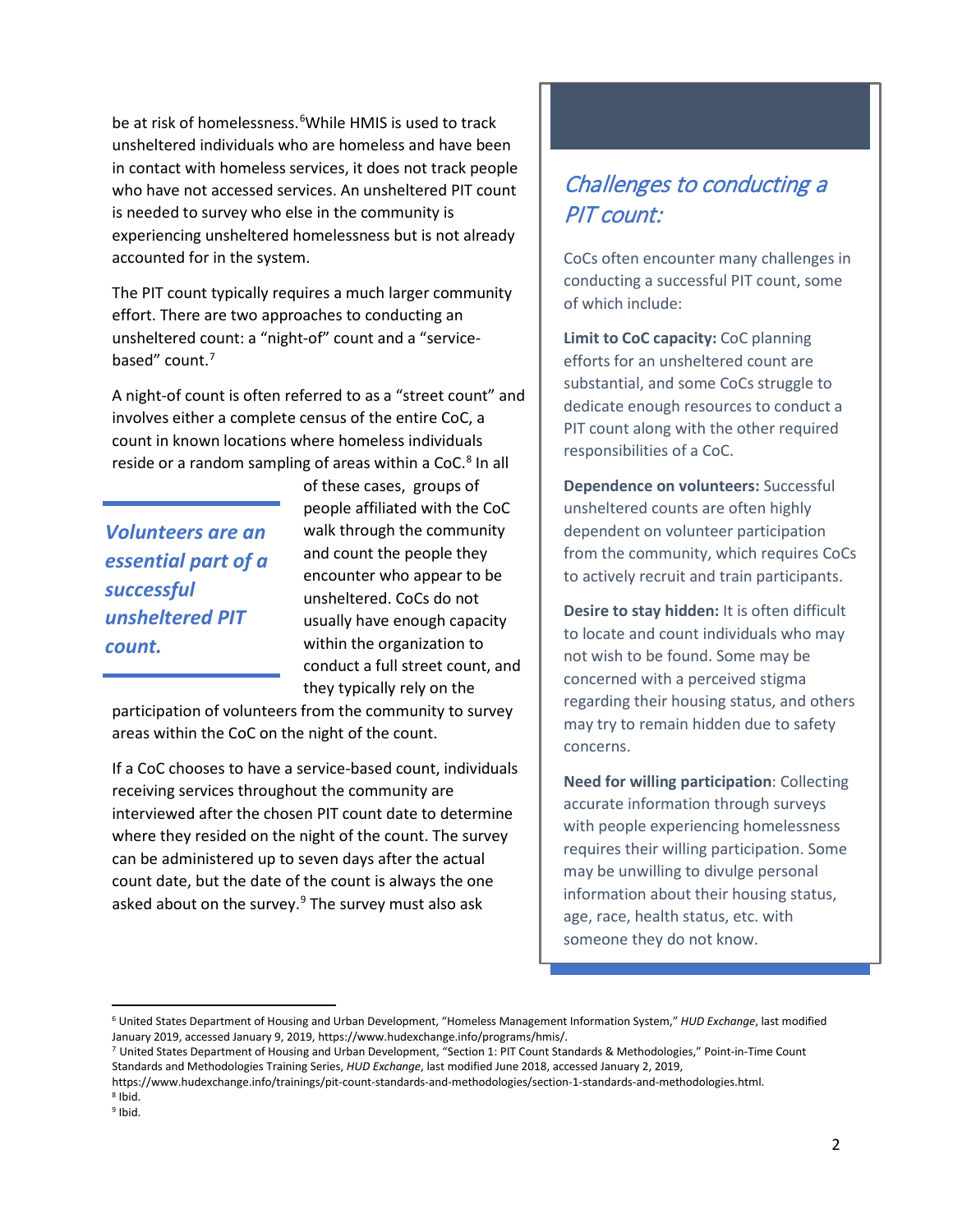## Limitations of the PIT count:

The PIT counts are the main sources of data used to understand who is experiencing homelessness across the country. However, data collected from the unsheltered PIT counts have several limitations which result in an undercount of the actual number of people experiencing homelessness:

**Literal definition of homelessness:** People experiencing homelessness but who are staying in a temporary situation in someone else's home are not considered homeless for the purposes of the PIT count.

**Snapshot:** The PIT count features "snapshot" data for one night, but there are many people who cycle in and out of episodes of homelessness throughout the year that might not be counted on that specific night.

**Not everyone is found:** A complete census count is not feasible for many CoCs to conduct, so not all CoC areas are surveyed. Other reasons like the desire to remain hidden, insufficient numbers of volunteers, etc. also lead to fewer people being counted.

**Different methodologies:** CoCs use different methodologies for conducting their unsheltered PIT counts and standards change across time. Limitations apply to data accuracy when aggregating and comparing data collected using different methodologies.

Source: National Law Center on Homelessness and Poverty, "Don't Count On It: How the HUD Point-in-Time Count Underestimates the Homelessness Crisis in America" (2017)

 $\overline{\phantom{a}}$ 

whether the interviewee has already participated in an interview to try and make sure the same person is not accidentally counted twice.<sup>[10](#page-2-0)</sup> CoCs often rely on the participation of volunteers for a service-based count as well.

#### *When is the PIT count?*

All of the PIT counts throughout the country generally take place on a single night in each community during the last ten days in January. The local CoC is responsible for deciding the date for the PIT count in their community. The PIT count is always done at the end of January so that estimates of the number of people experiencing homelessness are as consistent as possible from year to year. In addition, this time period was picked to try to identify the number of people who were unable to access an emergency shelter or other crisis response intervention during the winter, or who were only able to access temporary housing for the first part of the month with public assistance or other monthly benefits. [11](#page-2-1) Exceptions to conducting a PIT count during this time period are possible, but very rare. One notable example in California is the CoC for Butte County, which was granted an extension for the 2019 PIT count due to the need for recovery from the Camp Fire that occurred in late 2018.<sup>[12](#page-2-2)</sup>

The actual PIT count is typically conducted only on a single night in each community to try and ensure an "unduplicated" count of individuals experiencing homelessness, though some CoCs have counts in different areas on

<span id="page-2-0"></span><sup>&</sup>lt;sup>10</sup> United States Department of Housing and Urban Development. "Promising Practices for Counting Youth Experiencing Homelessness in the Point-in-Time Counts." *HUD Exchange*, last modified November 2016, accessed January 7, 2019,

https://www.hudexchange.info/resources/documents/Promising-Practices-for-Counting-Youth-Experiencing-Homelessness-in-the-PIT-Counts.pdf.

<span id="page-2-1"></span><sup>11</sup> United States Department of Housing and Urban Development, "Section 1: PIT Count Standards & Methodologies," Point-in-Time Count Standards and Methodologies Training Series, *HUD Exchange*, last modified June 2018, accessed January 2, 2019.

<span id="page-2-2"></span>https://www.hudexchange.info/trainings/pit-count-standards-and-methodologies/section-1-standards-and-methodologies.html. 12 Information provided by Butte County Continuum of Care staff via email on January 2, 2019.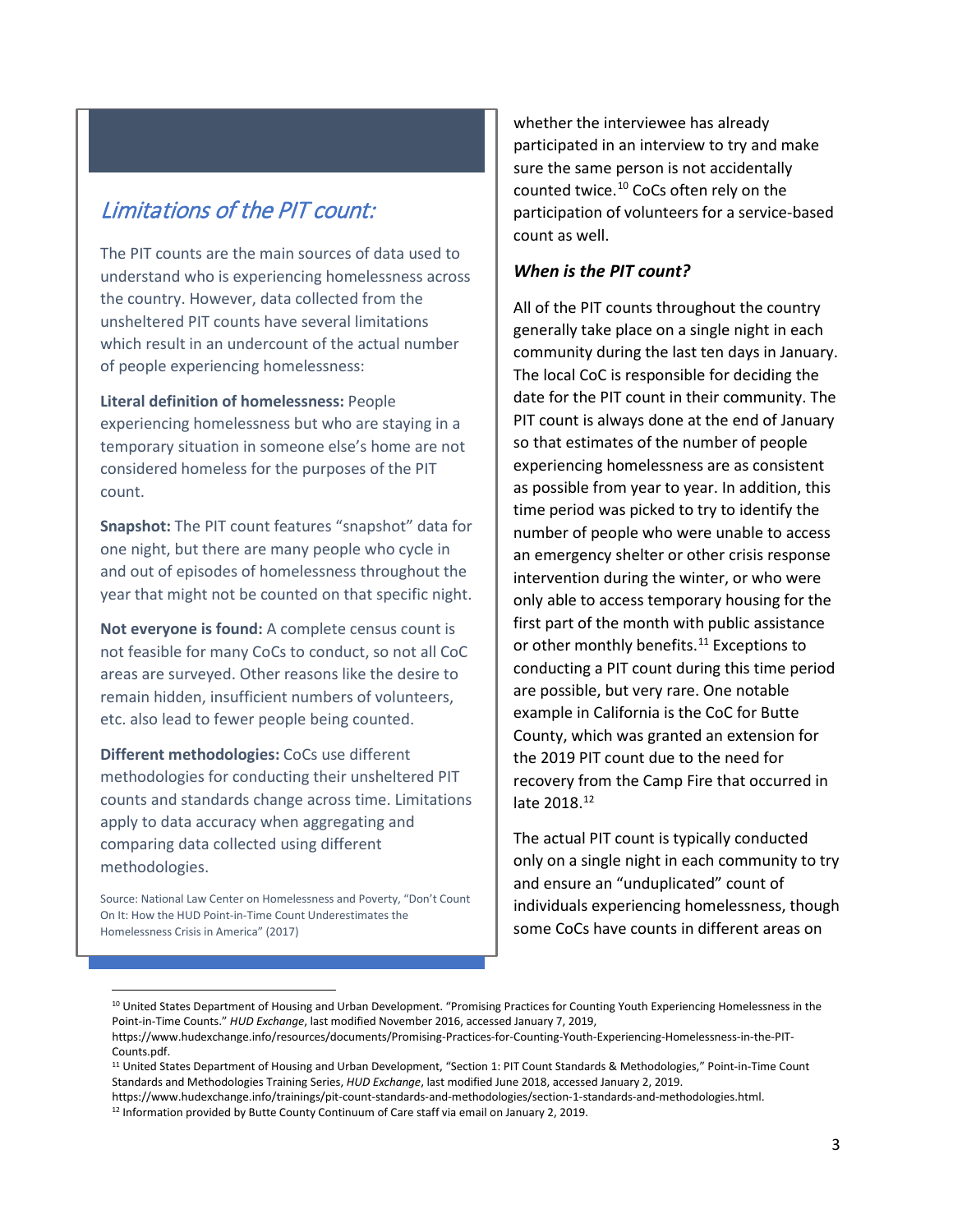separate nights to maximize volunteer efforts. A CoC may also continue surveying individuals in the case of a "service-based" count, but the survey asks about where that individual resided on the night of the actual PIT count date.

## *Who participates in the PIT count?*

As mentioned above, the CoC is responsible for planning and overseeing both the sheltered and unsheltered PIT counts. CoCs are expected to collaborate and coordinate with local homeless service providers and other partner organizations in the community in preparation for the count.<sup>[13](#page-3-0)</sup> In addition, the unsheltered PIT counts typically rely on the help of numerous volunteers from the community to be successful. This is especially the case for PIT counts in CoCs that span large geographic areas and/or have large populations of people experiencing homelessness. Without enough volunteer support, it is even more difficult to get an accurate count of the number of people experiencing homelessness on the night of the count.

## *Why is the PIT count important?*

 $\overline{\phantom{a}}$ 

PIT counts are extremely important for several reasons. As noted above, they serve as the main source of data used to understand who is experiencing homelessness, how long they have been homeless and what their needs are. The information from PIT counts throughout the country is collected from each CoC and published in the federal Annual Homeless Assessment Report (AHAR).[14](#page-3-1) The AHAR contains information about not only the number of people experiencing homelessness in the country, but also other important characteristics of the homeless population, including the prevalence of homelessness among veterans, families, unaccompanied youth and broken down by different racial and ethnic groups. The PIT count data helps policymakers decide how best to allocate funds

# What we learned from the last PIT count:

Almost 130,000 people experiencing homelessness were counted in California on **129,972** a single night in January 2018. **people 20,964** of those were people in families with children, and **12,396** were unaccompanied homeless youth.

# **shelter**

**69%** Over two-thirds of those without experiencing homelessness on that night were unsheltered.

Overall, the number of people **-1.2%** experiencing homelessness in since 2017 California decreased slightly from 2017; however the **+5.3%** number of people experiencing homelessness **since 2010** has still risen by over five percent since 2010.

Source: United States Department of Housing and Urban Development. "The 2018 Annual Homeless Assessment Report (AHAR) to Congress. Part 1: Point-in-Time Estimates of Homelessness." (2018)

<span id="page-3-0"></span><sup>13</sup> United States Department of Housing and Urban Development, "Section 1: PIT Count Standards & Methodologies," Point-in-Time Count Standards and Methodologies Training Series, *HUD Exchange*, last modified June 2018, accessed January 2, 2019,

<span id="page-3-1"></span>https://www.hudexchange.info/trainings/pit-count-standards-and-methodologies/section-1-standards-and-methodologies.html. <sup>14</sup> United States Department of Housing and Urban Development, "The 2018 Annual Homeless Assessment Report (AHAR) to Congress. Part 1: Point-in-Time Estimates of Homelessness," *HUD Exchange*, last modified December 2018, accessed January 9, 2019, https://www.hudexchange.info/resources/documents/2018-AHAR-Part-1.pdf.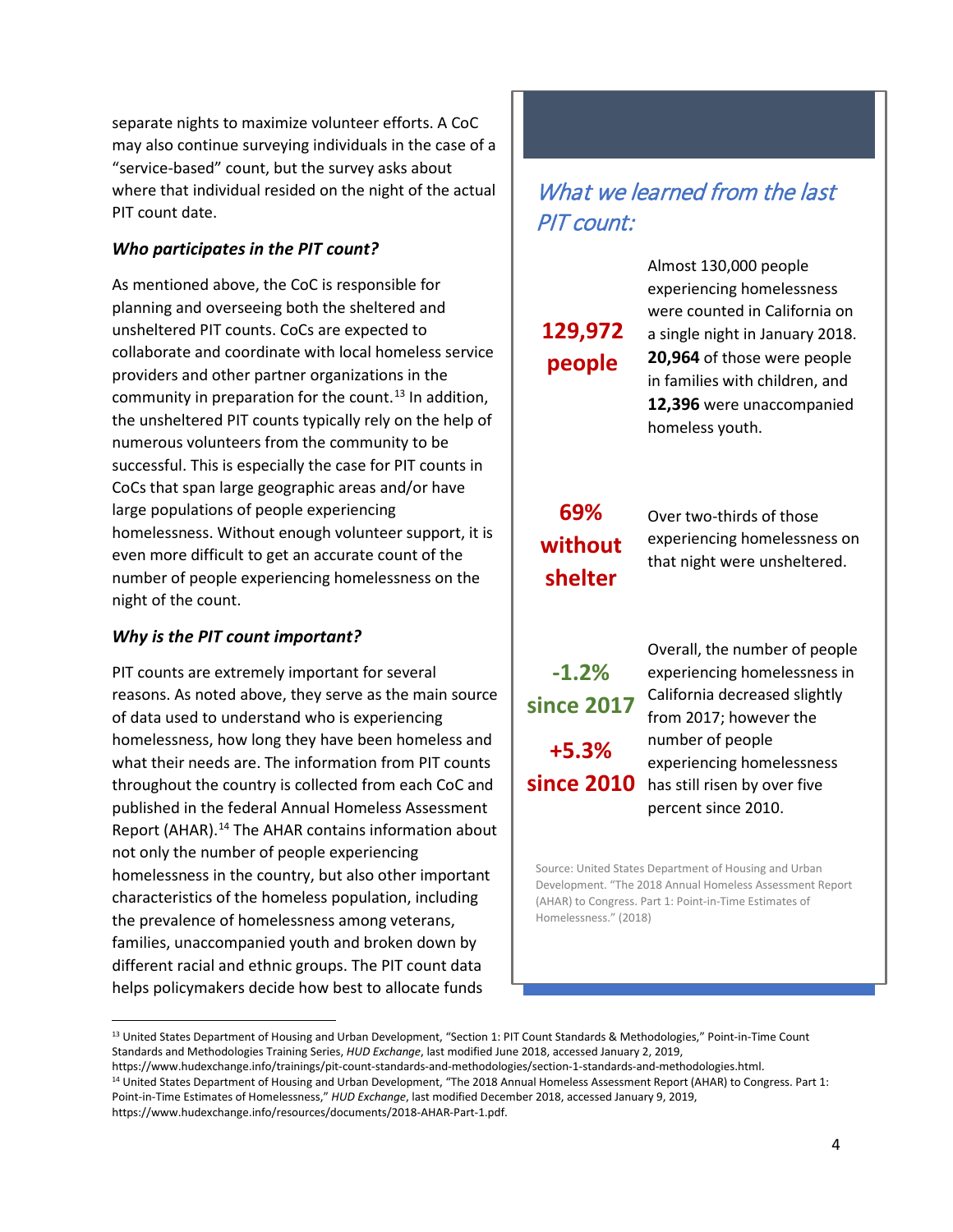## Subgroup Spotlight: Homeless Youth

Some groups are particularly challenging to count accurately during the PIT count, such as youth who are experiencing homelessness. Youth and young adults (up to age 25) often experience homelessness differently from adults who are homeless, and youth may be more hidden because of safety concerns. This can make these individuals more difficult to locate during a typical PIT count.

Some best practices suggested for more complete counts of homeless youth include:

- 1. Reaching out to organizations that serve youth and young adults (such as local education liaisons, child welfare advocates, etc.)
- 2. Providing survey incentives like bus passes, store vouchers, etc.
- 3. Creating a youth-specific supplemental survey
- 4. Using social media to advertise PIT count events
- 5. Conducting "magnet events" that draw youth for the PIT count, such as a free pizza dinner
- 6. Engaging youth throughout the PIT planning process

Source: United States Department of Housing and Urban Development, "Promising Practices for Counting Youth Experiencing Homelessness in the Point-in-Time Counts." (2016)

for state and federal programs, so an accurate count can lead to more funding for homeless programs in a community. In particular, this data is used by HUD in their funding allocations for several homeless programs.

Without enough community support during the PIT Count, less information may be collected about who is experiencing homelessness and what their needs are. This has both strategic and financial consequences in limiting the ability of communities to effectively deploy resources to address homelessness.

## *What makes a PIT count successful?*

**A successful PIT count locates as many people experiencing homelessness as possible**. Communities that are not able to locate a large proportion of their homeless population on the night of the count will not have reliable estimates of those experiencing homelessness or information about their characteristics and needs. In addition, these communities risk receiving less financial support from state and/or federal programs that could be used to more adequately provide services to homeless individuals and families. Another potential problem is that if a particular subpopulation of people experiencing homeless (e.g. homeless youth, families, etc.) is undercounted on the night of the count, a CoC will not have a complete picture of who in their communities is experiencing homelessness and therefore may not target resources to address their needs.

**A successful PIT count collects as much relevant data as possible.** The unsheltered PIT count is a valuable opportunity to learn more about who is experiencing homelessness in a community. Although CoCs are only tasked with collecting and reporting specific information mandated by HUD, many CoCs choose to ask additional questions on surveys administered during the count to obtain as much information as possible. For example, while the CoC is responsible for reporting the number of people who are "literally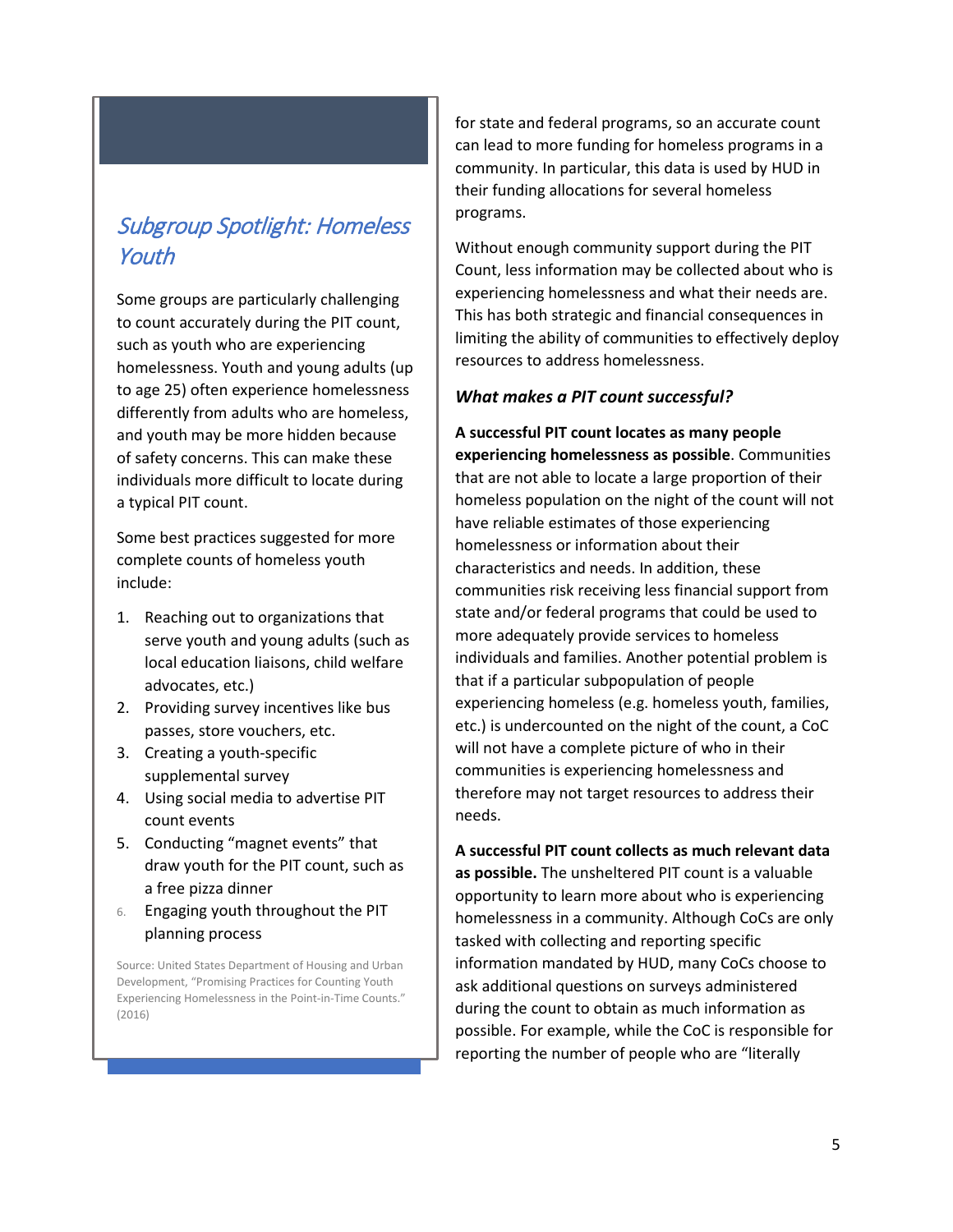homeless"[15](#page-5-0) to HUD, some CoCs use the PIT count to learn more about others in their community who fall under a less restrictive definition of homelessness.<sup>[16](#page-5-1)</sup> As another example, several CoCs in California are considering adding supplemental questions to determine who has been made homeless as a result of the recent fires or other natural disasters.

**A successful PIT count should generate high-quality data.** The results from the PIT count can only be as good as the quality of the underlying data. Confusing survey questions, unprepared volunteers and data entry mistakes after the count can all negatively affect the data quality of the numbers and other insights from the PIT count. Ending the count with high-quality data should be a fundamental goal of a successful PIT count.

*A successful PIT count should: 1. Locate as many people experiencing unsheltered homelessness as possible.*

 *2. Collect enough information to better understand who is experiencing homelessness.*

 *3. Ensure that the information collected is accurately reported.*

#### *How to get involved:*

l

Many CoCs are still signing up volunteers to assist in conducting the unsheltered PIT count in their area, and volunteer participation directly contributes towards making PIT counts a success. Note that volunteers are usually required to sign up ahead of time, and they are often required to attend a training and/or orientation before the actual count.

The Homeless Coordinating and Financing Council has compiled a list of contacts for the PIT counts within each CoC, which can be viewed on its website: [www.bcsh.ca.gov/hcfc.](http://www.bcsh.ca.gov/hcfc) Contact the local CoC for more details about how to get involved in these efforts.



<span id="page-5-0"></span><sup>&</sup>lt;sup>15"</sup>An individual or family who lacks a fixed, regular, and adequate nighttime residence, meaning: (i) Has a primary nighttime residence that is a public or private place not meant for human habitation; (ii) Is living in a publicly or privately operated shelter designated to provide temporary living arrangements (including congregate shelters, transitional housing, and hotels and motels paid for by charitable organizations or by federal, state and local government programs); or (iii) Is exiting an institution where (s)he has resided for 90 days or less and who resided in an emergency shelter or place not meant for human habitation immediately before entering that institution. (Source: United States Department of Housing and Urban Development, *HUD Exchange*, last modified January 2012, accessed January 7, 2019,

<span id="page-5-1"></span>https://www.hudexchange.info/resources/documents/HomelessDefinition\_RecordkeepingRequirementsandCriteria.pdf.)<br><sup>16</sup> United States Department of Housing and Urban Development, "Section 1: PIT Count Standards & Methodologies Standards and Methodologies Training Series, *HUD Exchange*, accessed January 2, 2019, https://www.hudexchange.info/trainings/pit-countstandards-and-methodologies/section-1-standards-and-methodologies.html.